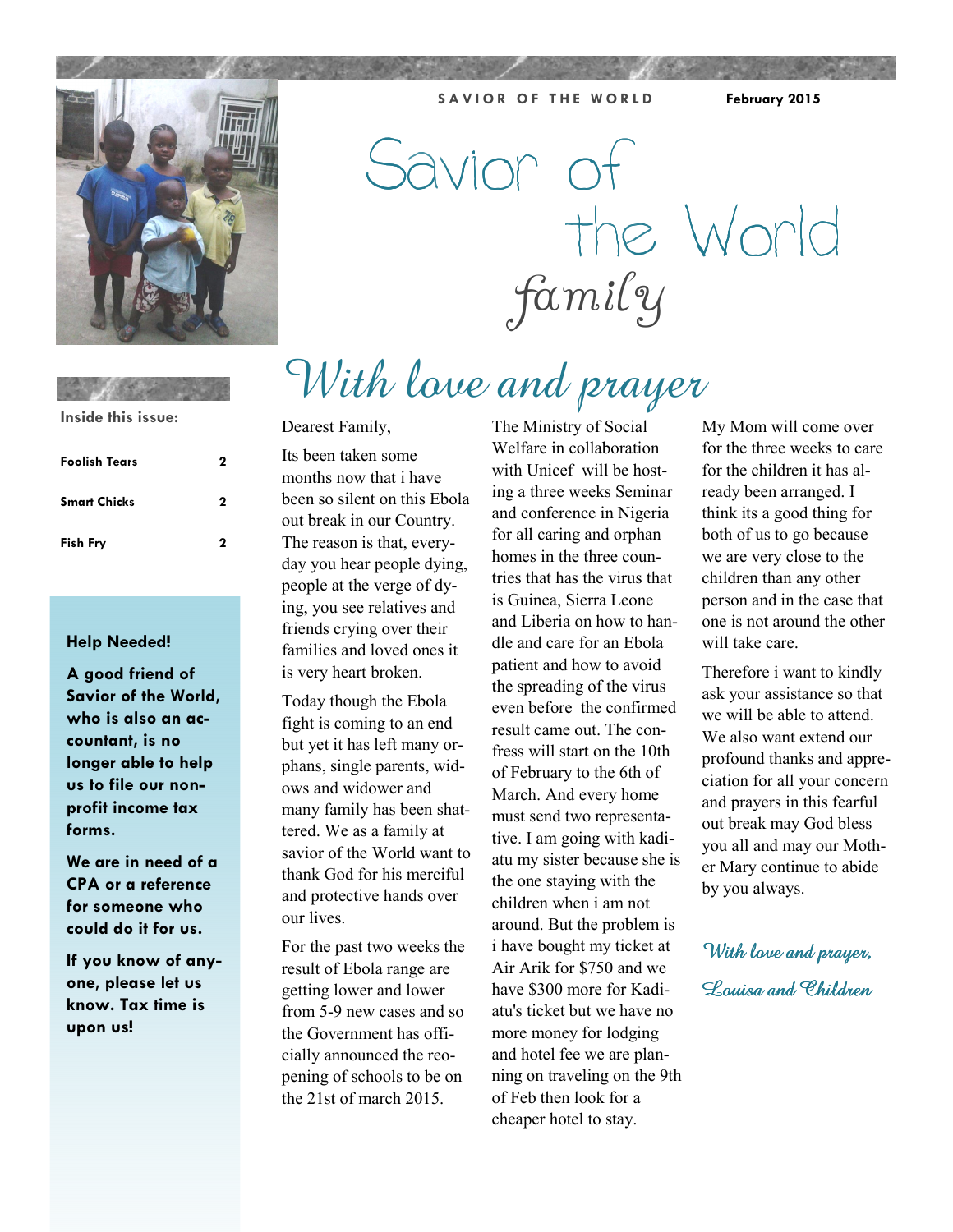Page 2

**Marketplace in Waterloo** 

To all in the Savior of the World Family, my brothers and sisters in the Lord,

**Foolish Tears** 

May the hearts of all of us be fully open to the gracious care and tender mercy that our Lord God wishes to pour forth especially in the dark and discouraging moments of life.

There are moments in life that we may be tempted to call missed opportunities. *If I had only been on time… If I had only been more wide* 

*awake… If I had only been better informed… If I had only been more patient and less angry… If I had only chosen the other option… If I had only had my eyes* 

*and ears open to the silent struggle that was eating away at my wife's soul [my husband's soul]… If I had only known whom to trust and whom not to trust… If I only had prayed more attentively…* 

One expression from the Gospel that may surprise us is actually giving us an accurate summary of how Jesus inter-related with others: "Jesus knew all people and did not trust himself to them; he never needed evidence about anyone: he could tell what someone had in him." All too often we may think of Jesus as the God who is so totally accepting, compassionate, kind, friendly – the God who always smiles – that we may be reluctant to think that there is a moment when he chooses not to leave us to our devices. But herein lies a beautiful mystery: at the moment he makes sure that the door we are frantically trying to pry open remains firmly shut, he opens another door that we have not noticed… Not only does he open the new door: he also opens our eyes because he wants to be sure that we see the door he is opening. It might very well be the entrance into the peace and happiness that we have been craving for so many years now.

This seems especially true when our Lord God invites us to

leave the home and the people we love dearly – to leave everything that has left its tender and gracious imprint on our fragile and delicate souls – so that we may begin anew with persons and families who at first are total strangers for us and may even be possibly menacing. We sink into a loneliness that is still more unbearable if the people who surround us are speaking a language, a dialect or an accent of which we cannot understand a single word.

and the state of the state of the state of *My destiny [up to now] has all too often been to be forgotten*

We cannot help thinking of the daunting challenge that Mary, Tommy, Abdul and Mabinty, adopted last year by the Kouris family from the Savior of the World home in Sierra Leone, are facing in their new home in that "awesome" country that we know as the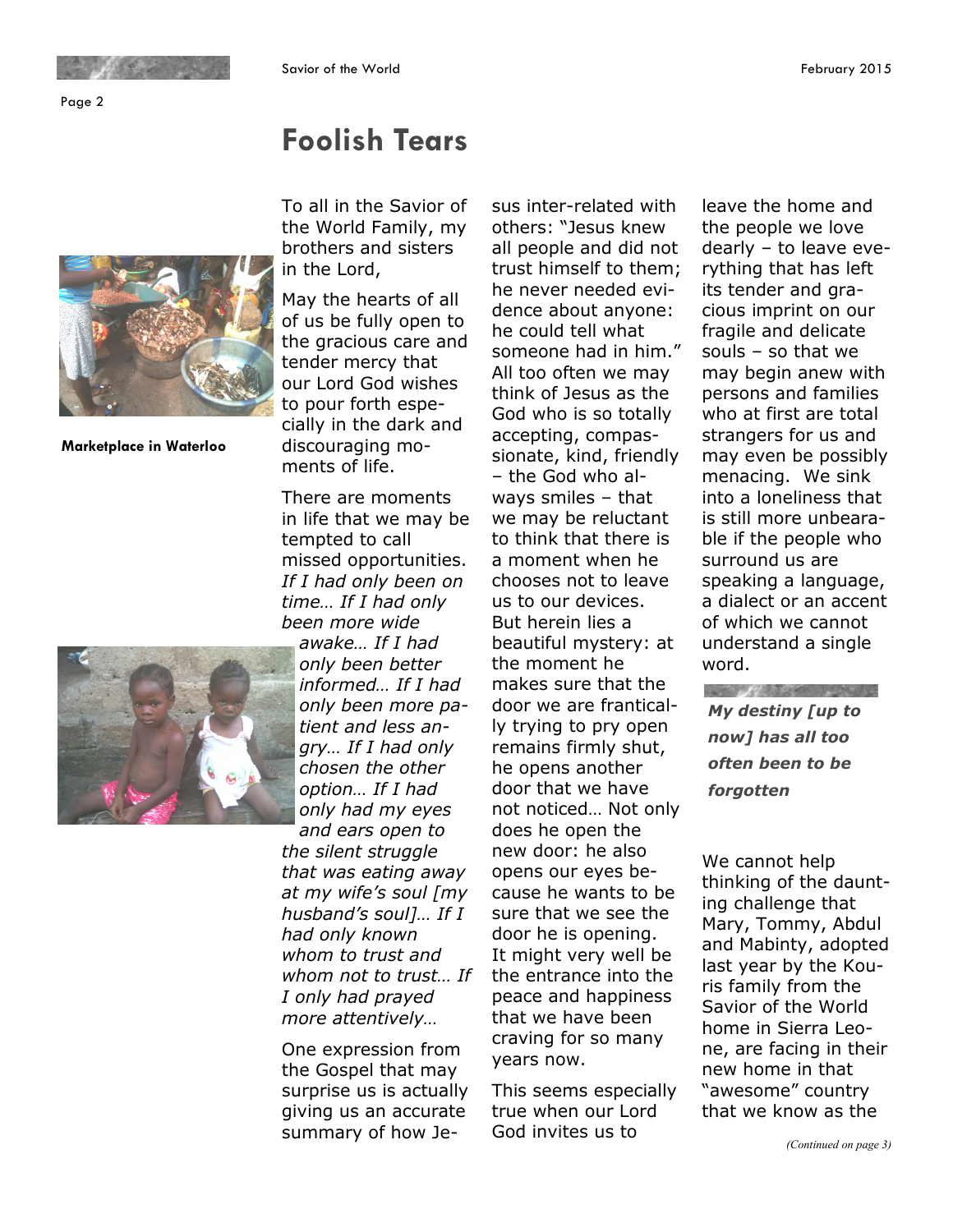Page 3

# **Foolish Tears**

U.S.A. How does Jesus intend to put his redeeming love into action for our young Sierra Leonean friends who have left the warmth and tenderness of their home at Savior of the World and are now diving into the fundamentals of love, friendship and family life according to the usually complicated social

*(Continued from page 2)* patterns of American life? Does Jesus have a plan for them in mind?

> Convinced you know the answer to that question, I would like to share with you by way of the written word a message that would sound more beautiful and more meaningful if it were sung. It is composed in a language you may not know: Korean. But the transla

tion says it all; by the way, it is **Jesus** who is singing:

*Our meeting together is not by chance/ Indeed it was something we hoped for/* 

*My destiny [up to now] has all too often been to be forgotten/ Even if I cannot hope for it, this time, this meeting is to be eternal.* 

*So… do not look back, do not have re-* *grets, do not shed foolish tears/ I love you – love is what I have for you – you are the one that I love."* 

Wherever you may be, whatever challenge you may be facing, may you enjoy the love and friendship of Jesus now and always!

*Father Umuhozanimana* 

# Coming Soon: Smart Chicks and Old Bags

What is the most common complaint of women about their clothes?

*I have nothing to wear!* 

What is the second?

*Nothing goes with this outfit!* 

We plan to remedy this problem with

## Smart Chicks and Old Bags

If you are a smart chick, you won't want to miss this. If you aren't a chick, but

are still smart, you'll want your chick to attend because it will make her happy and save you money!

You can shop for gently used purses, jewelry, and accessories. We will have hundreds to choose from.

This is the ladies' big day of fun and steal deals. Guys are welcome too, as they can get their lady something so very special at so very low a price.

We will be raffling off

some great new designer purses too.

And if that isn't enough, we will also be featuring a Mashtini Bar, Fruit, and Dessert Lunch for only \$10. (Mashtinis are mashed potatoes with an assortment of toppings– like bacon, lobster sauce, avocado, roasted mushrooms, bacon, pesto, artichokes, grilled chicken, and bacon.) Coming this spring! Time and place TBA!!